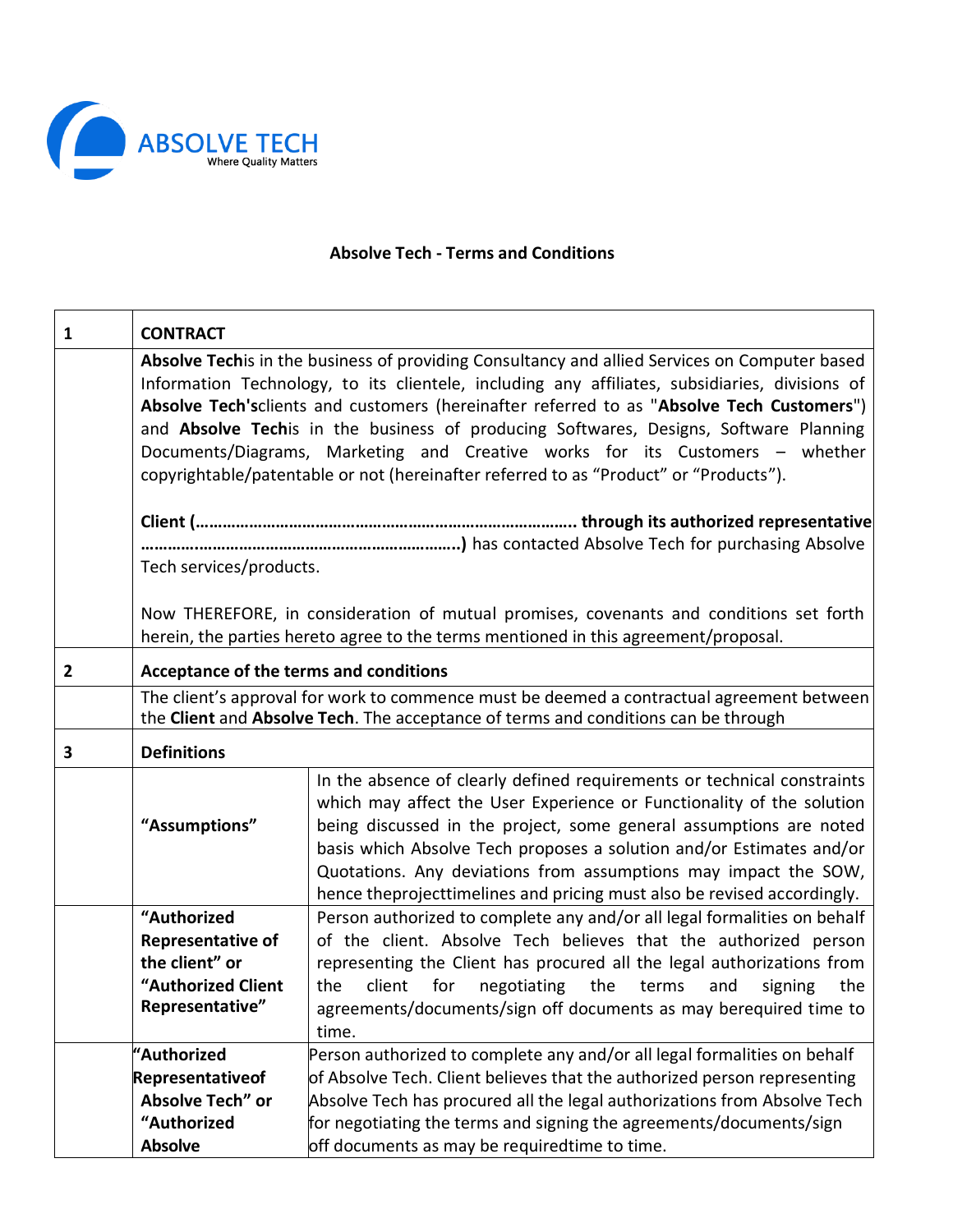

| TechRepresentative                           |                                                                                                                                                                                                                                                                                                                                                                                                        |
|----------------------------------------------|--------------------------------------------------------------------------------------------------------------------------------------------------------------------------------------------------------------------------------------------------------------------------------------------------------------------------------------------------------------------------------------------------------|
| <b>Client</b>                                | The client who is engaging Absolve Tech for purchasing its products or<br>services. Client includes<br>owner of<br>the<br>the<br>client business,<br>authorized representative(s) and Client Team.<br>directors,                                                                                                                                                                                       |
| <b>Client Content</b>                        | Logos, Information, textual content, graphics, images, documents,<br>artwork, products data, services info etc provided by the client to<br>Absolve Tech in relation to the services being sourced from Absolve<br>Tech.                                                                                                                                                                               |
| <b>Project Credentials</b>                   | Production Server Credentials, App Store Credentials, Login Info,<br>Authorizations, Permissions, Directions, Collaboration, Introductions etc<br>as may be required to Deliver the work to the Client, or to Publish on<br>theProduction Server or App Stores.                                                                                                                                        |
| <b>Client Info</b>                           | Business Name, Trade Name, Logo, Business Info, Services Details,<br>Contact Details (email ID, phone numbers, business address etc),<br>website details (website URL, Staging Site URL, Demo Site URL,<br>publishing date/year etc)                                                                                                                                                                   |
| <b>Client Team</b>                           | The client or any individual or a group of individuals appointed by the<br>client for communicating with the client in relation to the project e.g.<br>discussing and<br>finalizingtheScopeofWork, reviewingtheworkbeingperformed, reviewthe<br>progress reports, sharing feedback on the work submitted for client<br>review.                                                                         |
| "Client Review"<br><b>or</b><br>"Client UAT" | Review of the project work 'Ready for Client Review' by the Client<br>Team.                                                                                                                                                                                                                                                                                                                            |
| "Completion" or<br>"Project Completion"      | means the project has been duly completed in all respects and the<br>client has no objections in terms of quantity, scope of work, quality,<br>timelines etc, which must not be disputed at any later date. No<br>penalties can be claimed or imposed by the Client after Completion of<br>free maintenance time. There will not be any change request after this.<br>Only bug fixes will be accepted. |

┑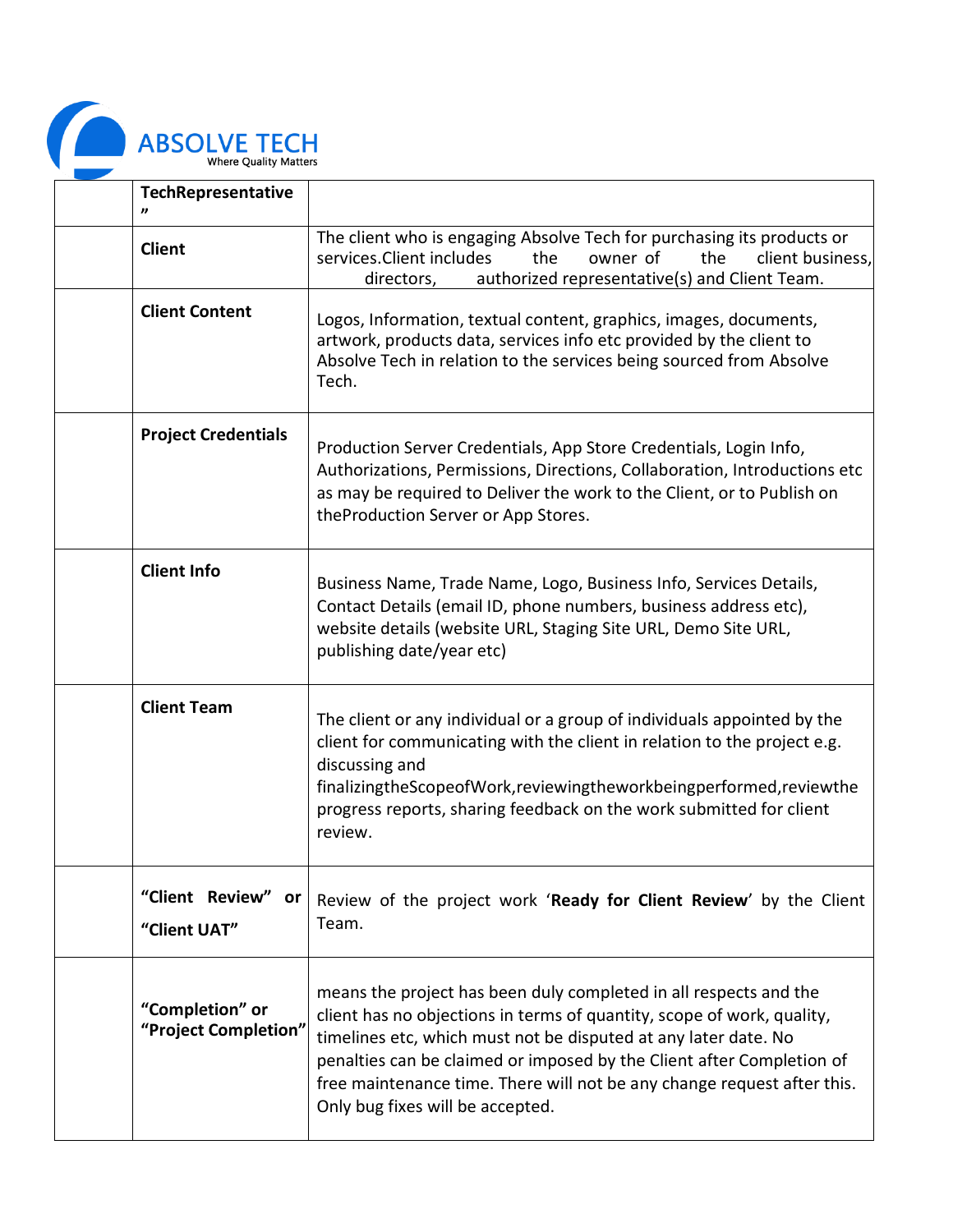

| <b>Estimates</b>                                                  | Informal estimates for the SOW being discussed.                                                                                                                                                                                                                                                                                                                                                                                                                                           |
|-------------------------------------------------------------------|-------------------------------------------------------------------------------------------------------------------------------------------------------------------------------------------------------------------------------------------------------------------------------------------------------------------------------------------------------------------------------------------------------------------------------------------------------------------------------------------|
| <b>Exclusive Rights</b>                                           | The Client owns perpetual exclusive worldwide license to use the<br>project/product on a single/multiple domain name, and the Client owns<br>rights to modify and enhance the project files as may be required to run<br>his/her business in general. However, the Client is not allowed to<br>reverse engineer anypart of the solution which is delivered in compiled<br>or encrypted format northe Client is allowed to infringe the copyrights<br>and IP rights owned by Absolve Tech. |
| <b>Absolve Tech</b><br><b>Services</b>                            | Services provided by Absolve Tech, eg. Business Consultancy, Software<br>Development, Web and Mobile Applications Design and Development,<br>Marketing, Backend Support, etc.                                                                                                                                                                                                                                                                                                             |
| "Project<br>Price or<br>"Project Value" or<br>"Project Quotation" | The amount payable to Absolve Tech after all the Taxes Deductible or<br>any amounts to be withheld by the Client.                                                                                                                                                                                                                                                                                                                                                                         |
| Project                                                           | The scope of work and deliverables covered within this agreement for<br>which Absolve Tech is being engaged.                                                                                                                                                                                                                                                                                                                                                                              |
| <b>Project Delivery</b>                                           | Delivery of the agreed project deliverables to the Client via electronic<br>medium or via publishing the work performed over to the Staging Server<br>or Production Server as may be instructed by the client.                                                                                                                                                                                                                                                                            |
| <b>Project Info</b>                                               | Project<br>business<br>challenges<br>being<br>faced, solutions<br>Overview,<br>provided/developedtosolvethebusinesschallenges, SDLCprocessfollowed<br>, technologies used for the project.                                                                                                                                                                                                                                                                                                |
| <b>Production Server</b>                                          | Server where Production Site is hosted. It's generally owned and<br>managed by the Client unless Client has engaged Absolve Tech to<br>manage the production server as well.                                                                                                                                                                                                                                                                                                              |
| <b>Production Site</b>                                            | URL where the work done must be transferred and is accessible to the<br>target audience.                                                                                                                                                                                                                                                                                                                                                                                                  |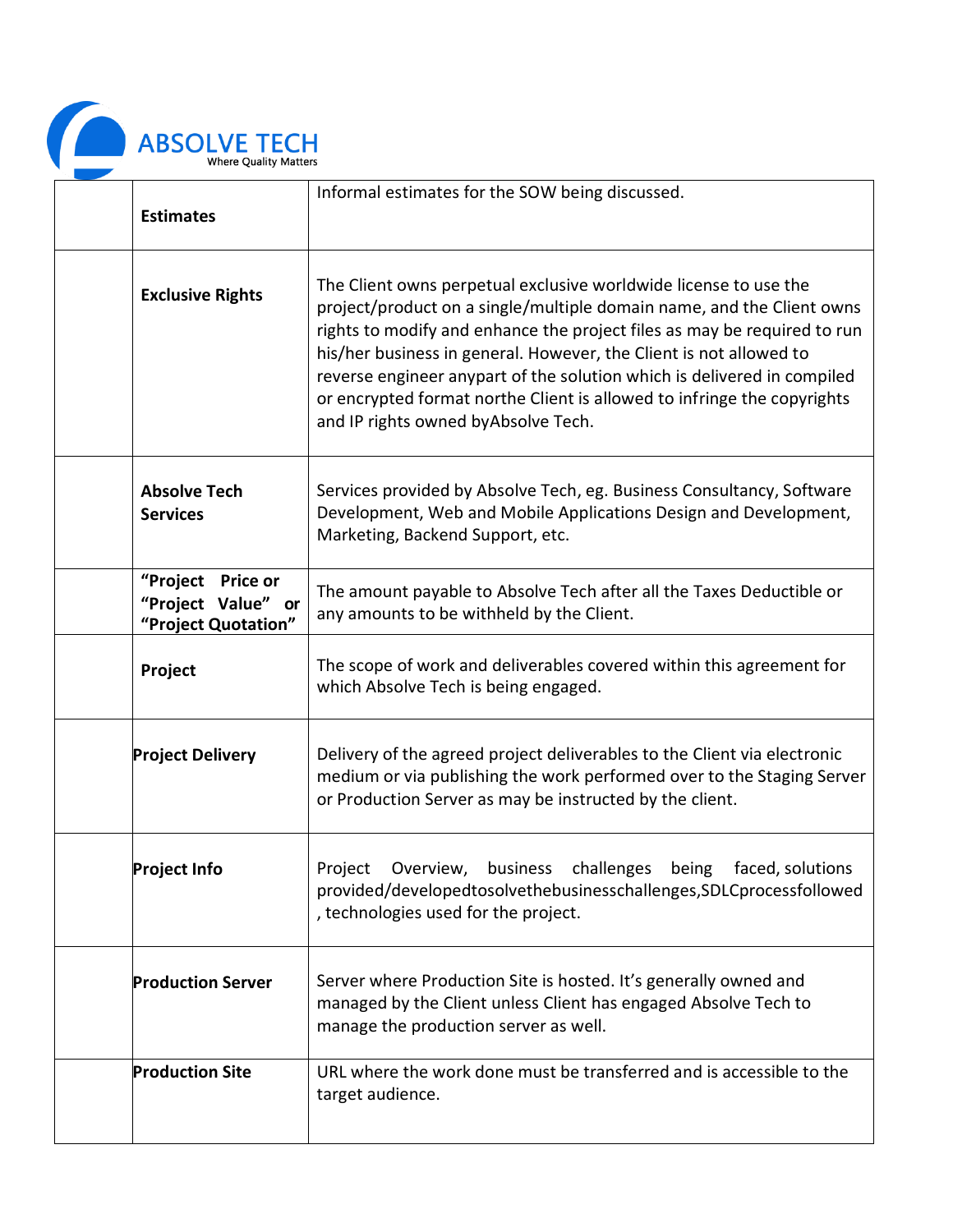

|                                                                  | Formal estimates for the final SOW agreed.                                                                                                                                                                                                                                                                                                                                                                                                                                                                |
|------------------------------------------------------------------|-----------------------------------------------------------------------------------------------------------------------------------------------------------------------------------------------------------------------------------------------------------------------------------------------------------------------------------------------------------------------------------------------------------------------------------------------------------------------------------------------------------|
| Quotation                                                        |                                                                                                                                                                                                                                                                                                                                                                                                                                                                                                           |
| "Ready<br><b>Client</b><br>for<br>Review"                        | Delivery/transfer of the work performed on staging or production server<br>where client or the client team can review the work performed on the<br>project.                                                                                                                                                                                                                                                                                                                                               |
| <b>Single Domain Non-</b><br><b>Exclusive License</b><br>(SDNEL) | License which grants a perpetual non-exclusive worldwide license to use<br>the copy of the project/product on a single domain name, this license<br>grants you rights to modify and enhance the project files as may be<br>required to run your business in general. However, the Client is not<br>allowed to reverse engineer any part of the solution which is delivered<br>in compiled or encrypted format northe Client is allowed to infringe the<br>copyrights and IP rights owned by Absolve Tech. |
| SOW (Scope of<br>Work)                                           | Scope of work to be delivered as per this agreement. It may contain one<br>or more of the following:<br>boundaries and assumptions for completion of theproject<br>list of services to bedelivered<br>list of solutions/products/hardware to bedelivered<br>after saleservices<br>Any deviations from the assumptions, and any service or solution or<br>product not specifically listed in the SOW must be termed as OUT OF<br>SCOPE, hence separately billable at a reasonable price.                   |
| <b>Staging Server</b>                                            | Server where Staging Site is hosted. It's generally provided by Absolve<br>Tech unless the Client wants Absolve Tech to upload the Work In<br>Progress and UAT copy ona server which is owned by the Client.                                                                                                                                                                                                                                                                                              |
| <b>Staging Site</b>                                              | Temporary URL(s) where Absolve Tech uploads the work in progress<br>until the client requests Absolve Tech to transfer the files to the Client<br>through online medium or any other mutually agreed medium. There<br>can be multiple Staging Sites for<br>differentteamsworkingontheproject,forexample,DesignTeam,<br>Development Team, QC Team, UAT Team etc.                                                                                                                                           |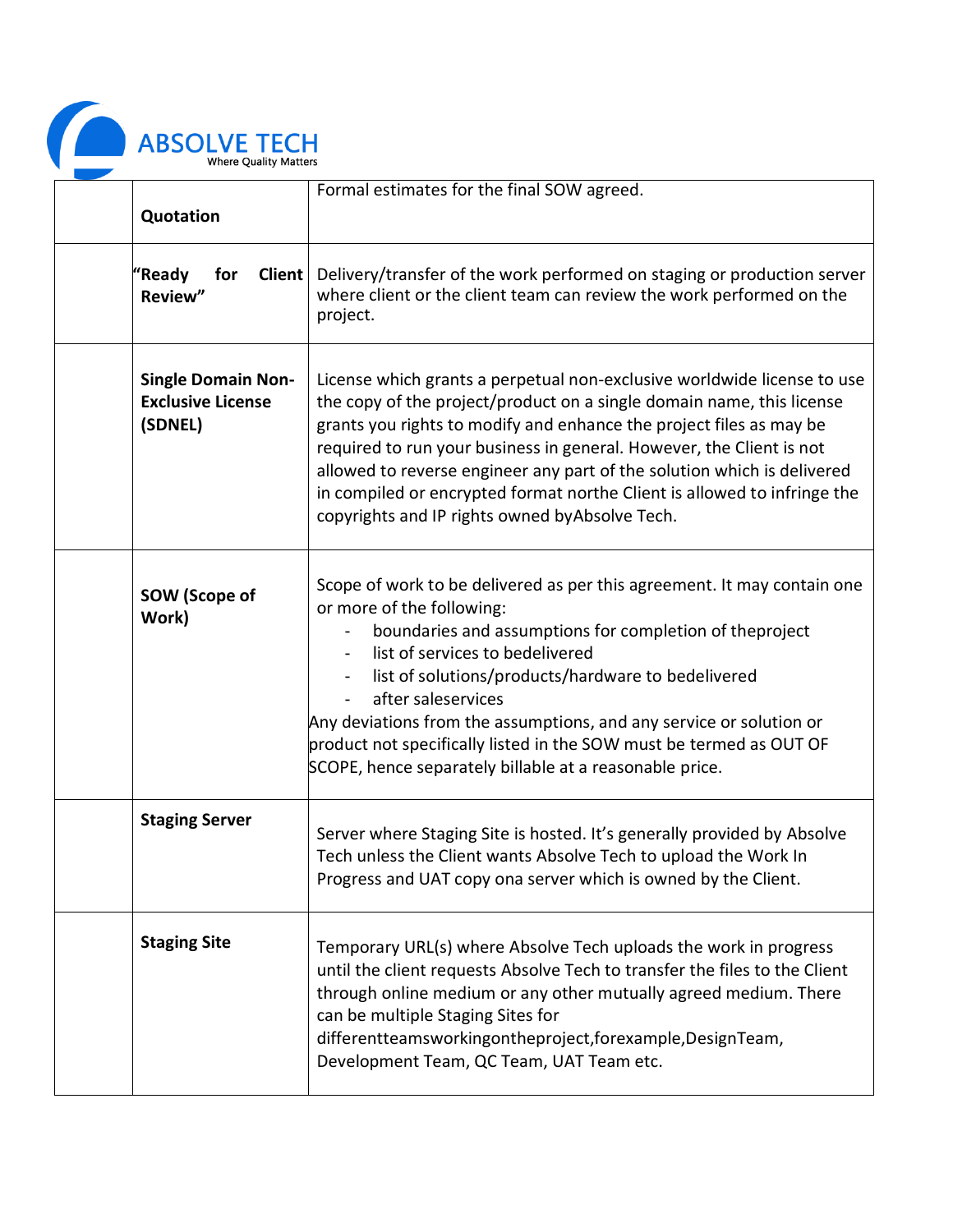

| <b>Sign Off</b>                     | Acceptance of the deliverables by the client where by client accepts the<br>deliverables completed and received in all terms be it quantity, scope of<br>work, quality, timelines etc, which must not be disputed at any later<br>date.                                                                                                                                                                                                                                                                                                                                                                                                                                                                             |
|-------------------------------------|---------------------------------------------------------------------------------------------------------------------------------------------------------------------------------------------------------------------------------------------------------------------------------------------------------------------------------------------------------------------------------------------------------------------------------------------------------------------------------------------------------------------------------------------------------------------------------------------------------------------------------------------------------------------------------------------------------------------|
| "Third Parties" or "3rd<br>Parties" | Any person (individual or company or entity) which is not directly a<br>party to this agreement but the execution of the Project is dependent<br>on the timely performance and cooperation of this person. Examples:<br>HostingProvider<br><b>DomainProvider</b><br>Mail ServiceProvider<br>PaymentGateways<br>Any other aggregator or service provider whose application is to<br>be integrated with theProject<br>Any other 3rd Party API or Software or Pluginintegration<br>3rd Party Quality Assurance Provider, if anyengaged<br>3rd Party Auditors, if anyengaged<br>3rd Party Service Provider, if anyengaged<br>Anyother3 <sup>rd</sup> Partywhoseparticipationisrequiredinthecompletion of<br>the project |
| <b>Taxes Deductible</b>             | The taxes or deductions or any amount to be withheld by the Client as<br>per the Tax Laws or any other applicable law in the respective country of<br>the Client or the country where from the payments are being made.                                                                                                                                                                                                                                                                                                                                                                                                                                                                                             |
| <b>UAT Findings</b>                 | The collection of documents, files, images, screenshots and screen<br>recordings shared by the Client which contains the bugs, errors,<br>objections and deficiencies found by the Client based on the gaps<br>between the scope of work agreed and the project or milestone work<br>submitted for the Client UAT.<br>Shouldbesharedinonegowithin30calendardaysstartingfromtheProject<br>Completion or Project Delivery Date, whichever happens first.                                                                                                                                                                                                                                                              |
| "Work Made For<br>Hire"             | The engagement model wherein the copyright and IP rights over the<br>Exclusive Rights work performed by Absolve Tech (the service provider)<br>are owned by the Client. Deliverables must clearly define the items<br>which are to be performed under "Work Made For Hire" engagement<br>model. Absolve Tech must not resell the material produced under this<br>model.                                                                                                                                                                                                                                                                                                                                             |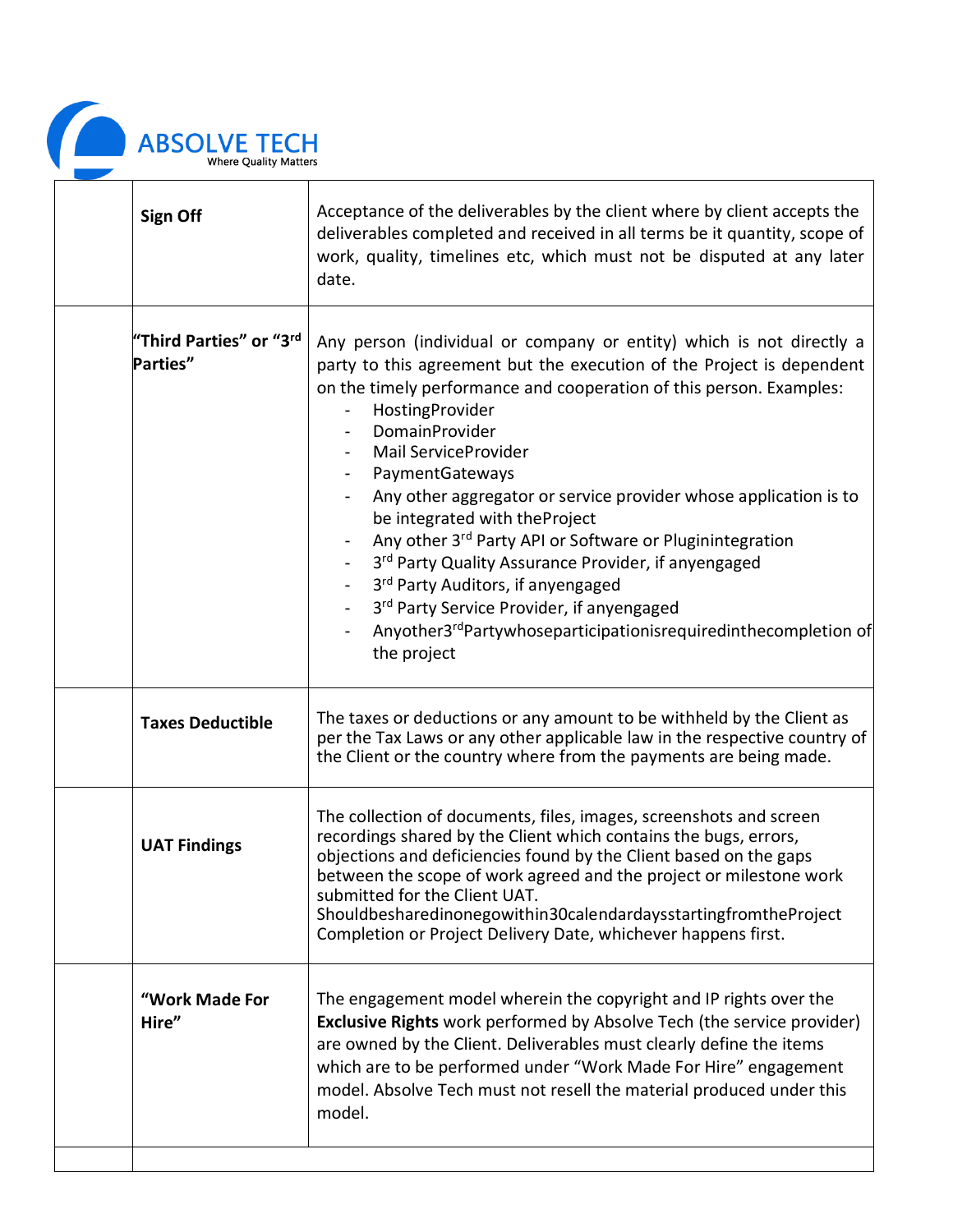

| 4 | <b>Usage of Absolve Tech Services / Products / Solutions</b>                                                                                                                                                                                                                                                                                                                                                                                                                                                                                                                     |
|---|----------------------------------------------------------------------------------------------------------------------------------------------------------------------------------------------------------------------------------------------------------------------------------------------------------------------------------------------------------------------------------------------------------------------------------------------------------------------------------------------------------------------------------------------------------------------------------|
|   | The Client agrees not to use the Absolve Tech services/products delivered for any business<br>which is harmful to the society or children or is illegal. Further the Client is fully responsible for<br>all and any content published/distributed or allowed to be published/ distributed through the<br>Client's website whether hosted on servers owned/maintained by Absolve Tech or by the<br>Client himself. Client must execute best possible precautionary and security measures to<br>restrict any illegitimate use of the services/solutionsProcured from Absolve Tech. |

| 5 | <b>QUOTATION</b>                                                                                                                                                                                                                                                                                                                                                                                                                     |  |
|---|--------------------------------------------------------------------------------------------------------------------------------------------------------------------------------------------------------------------------------------------------------------------------------------------------------------------------------------------------------------------------------------------------------------------------------------|--|
|   | 1) The price quoted to the client is for the SOW agreed in the proposal document only.<br>Should the client decide that changes are required after the project work has been<br>initiated, then Absolve Tech will provide a separate quote for the additional work and<br>may need to review the timelines for completing the project. Estimates and Quotations<br>presented are valid for maximum one month unlessotherwise agreed. |  |
|   |                                                                                                                                                                                                                                                                                                                                                                                                                                      |  |
| 6 | <b>Time Estimates</b>                                                                                                                                                                                                                                                                                                                                                                                                                |  |
|   | The Client agrees that stipulated timelines cannot be met if the project scope is changed by the<br>client once the project scope document is finalized. The Client agrees not to change the<br>requirements without extending the original agreed timelines by minimum 1 week against each<br>change request.                                                                                                                       |  |
|   |                                                                                                                                                                                                                                                                                                                                                                                                                                      |  |
| 7 | Share in profits from business or sale of business                                                                                                                                                                                                                                                                                                                                                                                   |  |
|   | After the client makes the agreed payments for the project and all additional works if any<br>ordered, Absolve Tech will not claim any share in client's profits from business or from sale of<br>business to some other company.                                                                                                                                                                                                    |  |
|   |                                                                                                                                                                                                                                                                                                                                                                                                                                      |  |
| 8 | <b>Examples of work</b>                                                                                                                                                                                                                                                                                                                                                                                                              |  |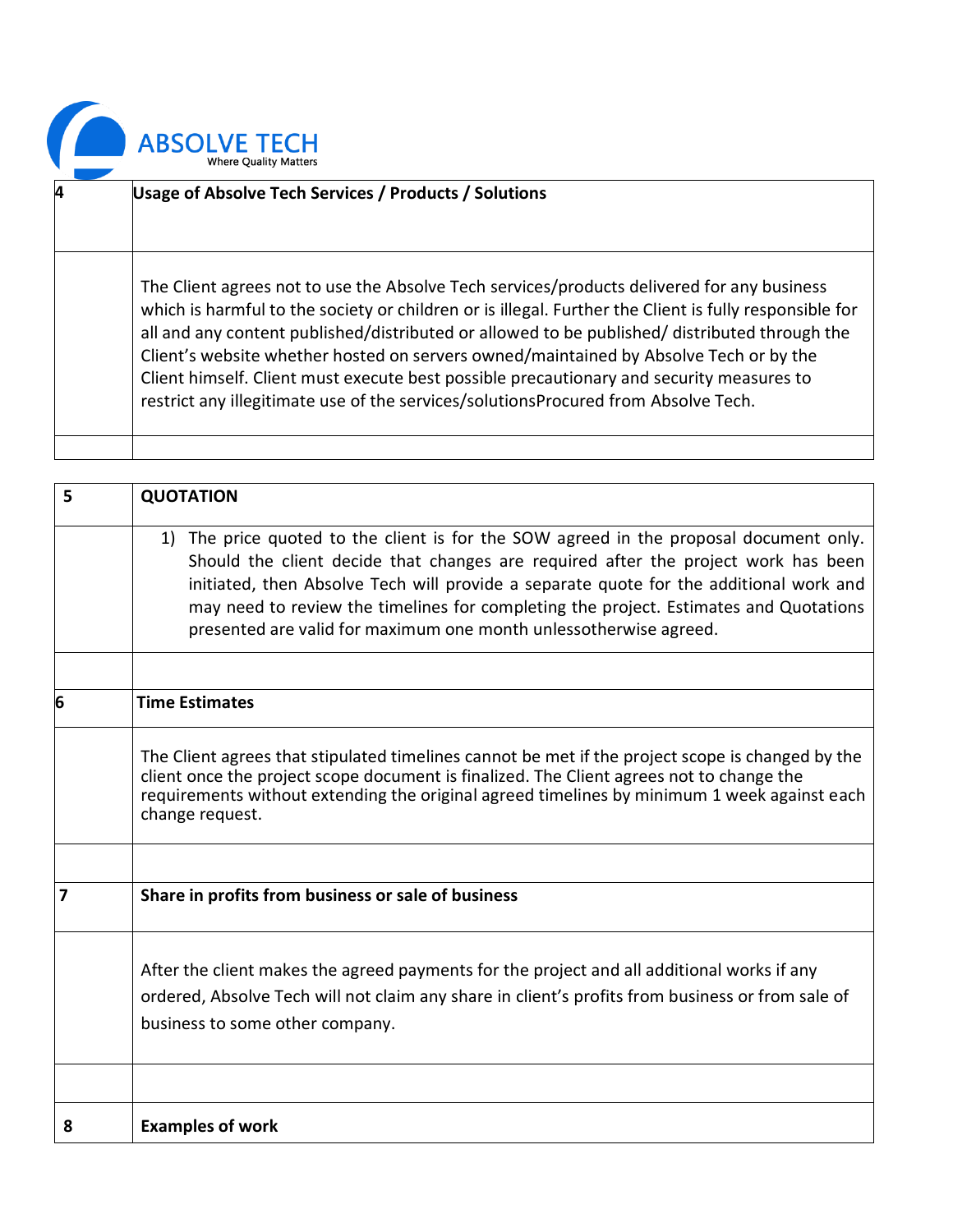

Absolve Tech retains the right to list/display the Client Info and the Project Info in its respective portfolios and promotion materials. This overrides all previous agreements and NDAs signed. Client agrees to it and authorizes Absolve Tech for the same.

| 9 | Dependencies on 3rd parties                                                                                                                                                                                                                                                                                                                   |
|---|-----------------------------------------------------------------------------------------------------------------------------------------------------------------------------------------------------------------------------------------------------------------------------------------------------------------------------------------------|
|   | No penalties can be invoked if the project completion and/or delivery is delayed due to the<br>dependencies on 3 <sup>rd</sup> parties. The <b>Client</b> must make all required arrangements and coordinate<br>with the third parties to compel them to finish their part of the job/commitments timely with<br>acceptable level of quality. |

| 10A | <b>Project Completion - Stage 1</b>                                                                                                                                                                                                                |  |  |
|-----|----------------------------------------------------------------------------------------------------------------------------------------------------------------------------------------------------------------------------------------------------|--|--|
|     | The Project or the part of the project must be marked as completed in any of the following<br>cases:                                                                                                                                               |  |  |
|     | a. The work done has been submitted to the Client for the Final Client UAT. UAT findings<br>must be reviewed by Absolve Tech vis-a-vis the agreed scope of work and worked<br>onaccordingly.                                                       |  |  |
|     | b. The Client or the Authorized Client Representative has shared the acceptance of the<br>project or the part thereof inwriting.                                                                                                                   |  |  |
|     | c. The Client or the Authorized Client Representative or the Client Team has not<br>responded for 15 calendar days after the project or part thereof was submitted for the<br><b>Client Review/ClientUAT.</b>                                      |  |  |
|     | d. The Client or the Authorized Client Representative instructed Absolve Tech to transfer<br>the files to the client via online transfer or upload/publish the work performed on a<br>specific location/destination/server provided by the Client. |  |  |
|     | e. The project has been marked accepted or delivered. Please refer to 10B and10C.                                                                                                                                                                  |  |  |
|     |                                                                                                                                                                                                                                                    |  |  |
| 10B | <b>Project Acceptance - Stage 2</b>                                                                                                                                                                                                                |  |  |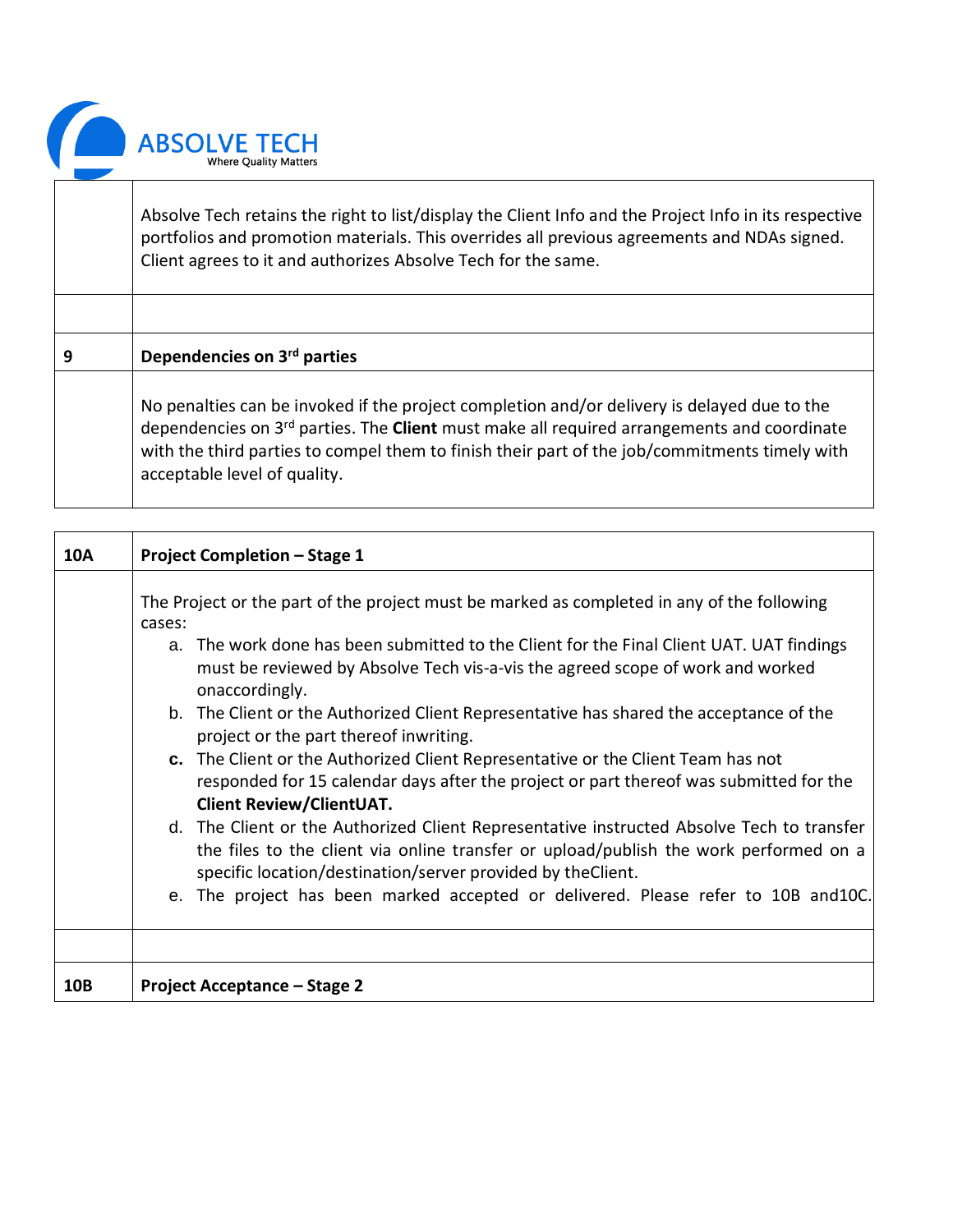|            | <b>ABSOLVE TECH</b><br><b>Where Ouality Matters</b>                                                                                                                                                                                                                                                                                                                                                                                                                                                                                                                                                                                                                                                                                                                                                                                                                                                                              |
|------------|----------------------------------------------------------------------------------------------------------------------------------------------------------------------------------------------------------------------------------------------------------------------------------------------------------------------------------------------------------------------------------------------------------------------------------------------------------------------------------------------------------------------------------------------------------------------------------------------------------------------------------------------------------------------------------------------------------------------------------------------------------------------------------------------------------------------------------------------------------------------------------------------------------------------------------|
|            | The Project or the part of the project must be marked as accepted in any of the following cases:<br>a. The Client or the Authorized Client Representative has shared the acceptance of the<br>project or part thereof inwriting.<br><b>b.</b> The Client or the Authorized Client Representative or the Client Team has not<br>responded for 15 calendar days after the project or part thereof was submitted for the<br><b>Client Review/ClientUAT.</b><br>c. Previous milestone/phase or the work submitted for Client Review/Client UAT must be<br>deemed accepted by the Client if Absolve Tech has been given go ahead to execute the<br>next milestone/phasework.<br>d. When the Client is ordering any new work/change requests/additional requirements<br>then the client accepts that the previous work has been delivered within the acceptable<br>timelines and the Client must not claim any penalties for thedelay. |
| <b>10C</b> | <b>Project Delivery - Stage 3</b>                                                                                                                                                                                                                                                                                                                                                                                                                                                                                                                                                                                                                                                                                                                                                                                                                                                                                                |
|            | The project must be marked as delivered in any of the following cases:                                                                                                                                                                                                                                                                                                                                                                                                                                                                                                                                                                                                                                                                                                                                                                                                                                                           |
|            | a. if the Project Files have been delivered to the client via online transfer or the Project<br>Files have been uploaded on a specific location/destination/server provided by<br>theClient.                                                                                                                                                                                                                                                                                                                                                                                                                                                                                                                                                                                                                                                                                                                                     |
|            | b. If the Project Files have been moved/published on a specific server/app store as<br>instructed by theClient.                                                                                                                                                                                                                                                                                                                                                                                                                                                                                                                                                                                                                                                                                                                                                                                                                  |
|            | c. IftheClientortheAuthorizedClientRepresentativehassharedaSignOffLetter/Documentor<br>any other document which is equivalent to the Sign Off wherein the deliverables have<br>been accepted as duly completed in all respects.                                                                                                                                                                                                                                                                                                                                                                                                                                                                                                                                                                                                                                                                                                  |

| 11 | <b>Free Technical Support</b>                                                                                                                                                                                                                                                                                                                                                     |  |
|----|-----------------------------------------------------------------------------------------------------------------------------------------------------------------------------------------------------------------------------------------------------------------------------------------------------------------------------------------------------------------------------------|--|
|    | Free Tech Support starts from the date of Project Completion or Project Acceptance or<br>Project Delivery, whichever happens first and it is not applicable where Absolve Tech team<br>has been hired to work as per Agile Processes (where complete Project SOW has not been<br>pre-agreed). 1 Year Free Technical Support must be provided as per the following<br>termsagreed. |  |
|    | Absolve Tech provides 1 year free technical support for following kind of issuesonly:<br>а.<br>i. Server side scripting/programmingerrors/bugs<br>ii. Logical Bugs/Calculation relatederrors/bugs<br>iii. Connection errors/API IntegrationErrors                                                                                                                                 |  |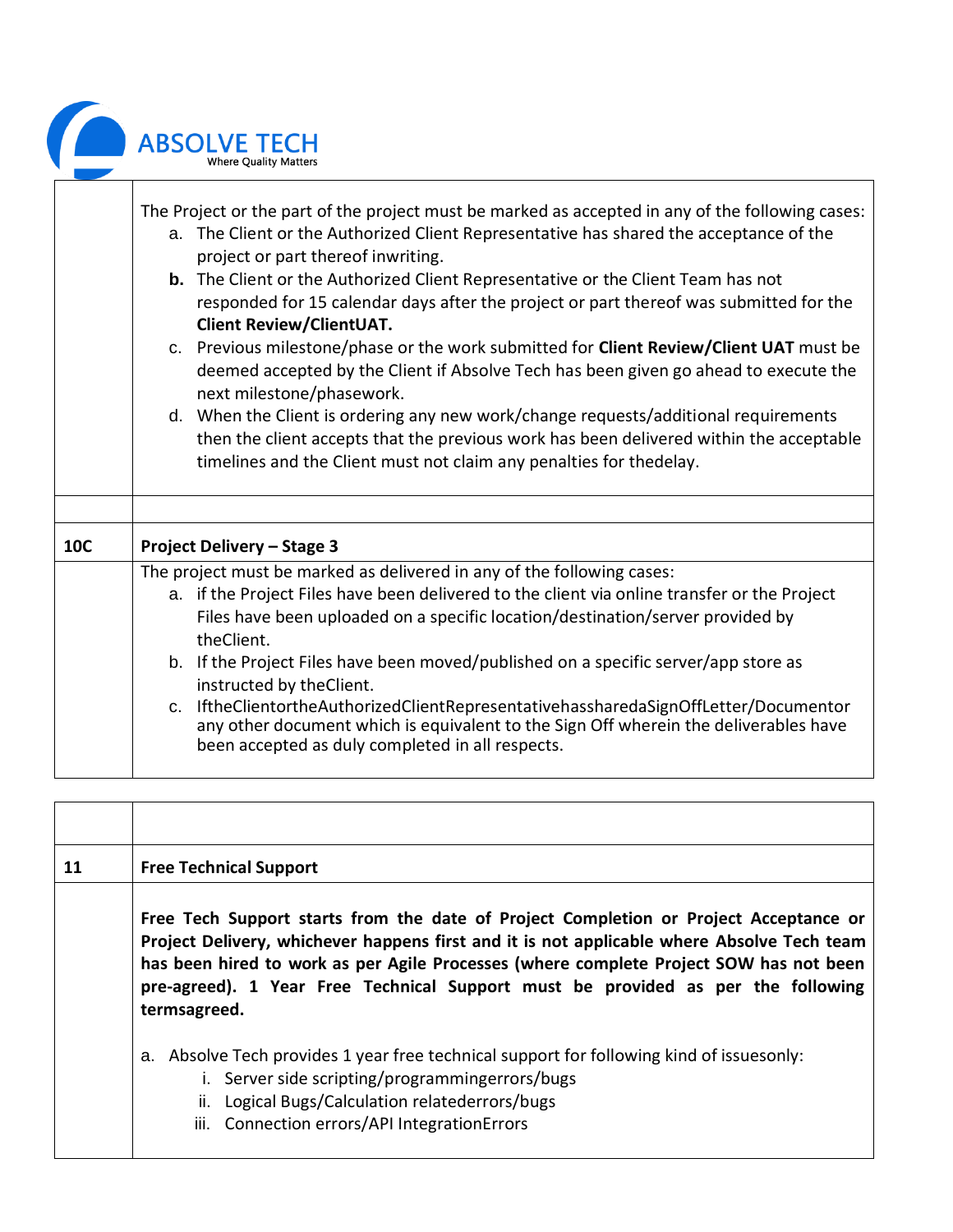|     | <b>ABSOLVE TECH</b><br><b>Where Quality Matters</b>                                                                                                                                                                                                                                                                                                                                                                                                                                                                                                                                                                                                                                                                                                                                                                                                                                               |
|-----|---------------------------------------------------------------------------------------------------------------------------------------------------------------------------------------------------------------------------------------------------------------------------------------------------------------------------------------------------------------------------------------------------------------------------------------------------------------------------------------------------------------------------------------------------------------------------------------------------------------------------------------------------------------------------------------------------------------------------------------------------------------------------------------------------------------------------------------------------------------------------------------------------|
|     | b. Above support is not available if the errors/bugs arise due to any external entity or Third<br>Party. Examples:<br>i. Server or software or application or extension downgrades orupgrades<br>ii. Edits done in the code/scripts delivered by any externalentity/person/professional<br>iii. Operating System or Browser VersionDowngrades/Upgrades<br>iv. Any other factor which is not directly related to any deficiency at the end of Absolve<br>Tech                                                                                                                                                                                                                                                                                                                                                                                                                                      |
|     | c. Above support is not available for following kind of instances, unless otherwise specifically<br>covered in the scope of project and/ordeliverables:<br>i. Training for using the software/solutionsdelivered<br>ii. General enquiries/questions related to any particular features of the<br>software/solution delivered<br>iii. Cosmetic updates and/or UI/UXupdates<br>iv. Enhancements or modifications in the default features/functional logics ofthe<br>software/solutions delivered.                                                                                                                                                                                                                                                                                                                                                                                                   |
| 12  | <b>Site maintenance</b>                                                                                                                                                                                                                                                                                                                                                                                                                                                                                                                                                                                                                                                                                                                                                                                                                                                                           |
|     | After the project has been published on the client's server, unless otherwise agreed in writing-<br>following services will be separatelybilled:<br>a. Contentupdates<br>b. Refinements and logical tweaks to the website, which were not planned/approved by<br>client earlier.<br>c. Content presentation and design updates that were not planned/approved by<br>clientearlier.                                                                                                                                                                                                                                                                                                                                                                                                                                                                                                                |
| 13. | Photography and graphics                                                                                                                                                                                                                                                                                                                                                                                                                                                                                                                                                                                                                                                                                                                                                                                                                                                                          |
|     | Both the parties agree to abide by the following terms:<br>a. Unless otherwise agreed - Stock Images used for creating any banner or promotion<br>graphic or animation are not part of the project deliverables, Client must purchase the<br>license to use the stock images from respective 3rd parties at his/her owncost.<br>b. Absolve Tech may use stock photographs and images while creating the website.<br>Images and graphics purchased from stock libraries are not generally included in the<br>quote and will be invoiced separately.<br>c. At request of the Client - Absolve Tech will keep the client updated about the stock<br>images being used and the cost involved before raising theinvoice.<br>d. Images used by Absolve Tech for product demos must not be used by the client unless<br>the client has purchased the usage rights for those images. Client must be fully |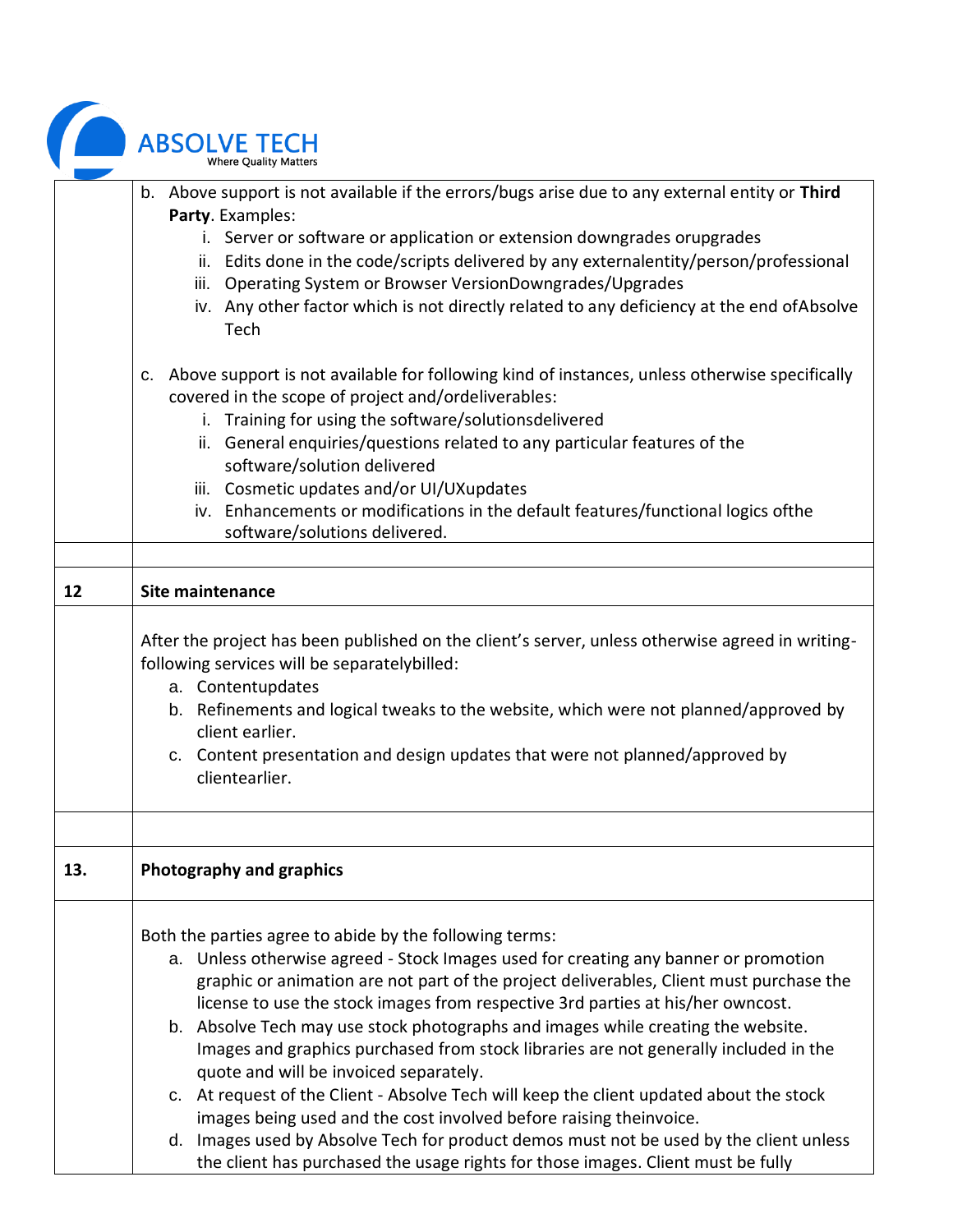

| responsible for violation of any 3rd partycopyright.                                                                     |  |  |
|--------------------------------------------------------------------------------------------------------------------------|--|--|
| e. Images delivered by Absolve Tech along with a bundled software/solution/script are for                                |  |  |
| Demo Purpose only and must not be used for commercial purpose. Client should                                             |  |  |
| contact Absolve Tech for more information about the price of those images if the Client                                  |  |  |
| wishes to use those images for commercial purpose OR Client should replace the                                           |  |  |
| default images with the images owned bythe Client.                                                                       |  |  |
|                                                                                                                          |  |  |
|                                                                                                                          |  |  |
|                                                                                                                          |  |  |
| <b>Browser Compatibility</b>                                                                                             |  |  |
| Absolve Techmakes every effort to design pages that work flawlessly on most popular current                              |  |  |
| browsers i.e. latest version of IE/FireFox/Chrome released on the date of project agreement.                             |  |  |
| However, Absolve Tech cannot be held responsible for pages that do not display acceptably in                             |  |  |
| newer versions of browsers released after pages have been designed. IE11 and older IE                                    |  |  |
| versions are outdated browsers and hence Absolve Tech does not design with them in mind.                                 |  |  |
| Absolve Tech recommends using latest version of Chrome or Firefox instead of older versions                              |  |  |
| of Microsoft Internet Explorer. Absolve Tech can work on improving UI/UX for older versions of                           |  |  |
|                                                                                                                          |  |  |
| Internet Explorer for an additional charge.                                                                              |  |  |
|                                                                                                                          |  |  |
| <b>Search Engine Submission</b>                                                                                          |  |  |
|                                                                                                                          |  |  |
| Following services are not part of the project unless agreed otherwise in writing:                                       |  |  |
| a. Submission of websites on different searchengines.                                                                    |  |  |
|                                                                                                                          |  |  |
| b. Securing good ranking of your website on different searchengines.<br>c. Search Engine Optimization - On Page/OffPage. |  |  |
|                                                                                                                          |  |  |

| 16 | <b>Content Publishing and Responsibilities</b>                                                                                                                                                                                                                                                                                                                                                                                                                        |
|----|-----------------------------------------------------------------------------------------------------------------------------------------------------------------------------------------------------------------------------------------------------------------------------------------------------------------------------------------------------------------------------------------------------------------------------------------------------------------------|
|    | After <b>Absolve Tech</b> has delivered the project to the client, the Client is solely responsible for the<br>content/information/images posted on his website or application delivered. If there is any<br>error or omission by Absolve Tech team while uploading/posting the<br>content/information/images on the Client's website, Absolve Tech will correct it if reported to<br>the Absolve Tech or Absolve Tech representatives or allocated Point of Contact. |
|    |                                                                                                                                                                                                                                                                                                                                                                                                                                                                       |
| 17 | <b>Client Content - Ownership and Responsibilities</b>                                                                                                                                                                                                                                                                                                                                                                                                                |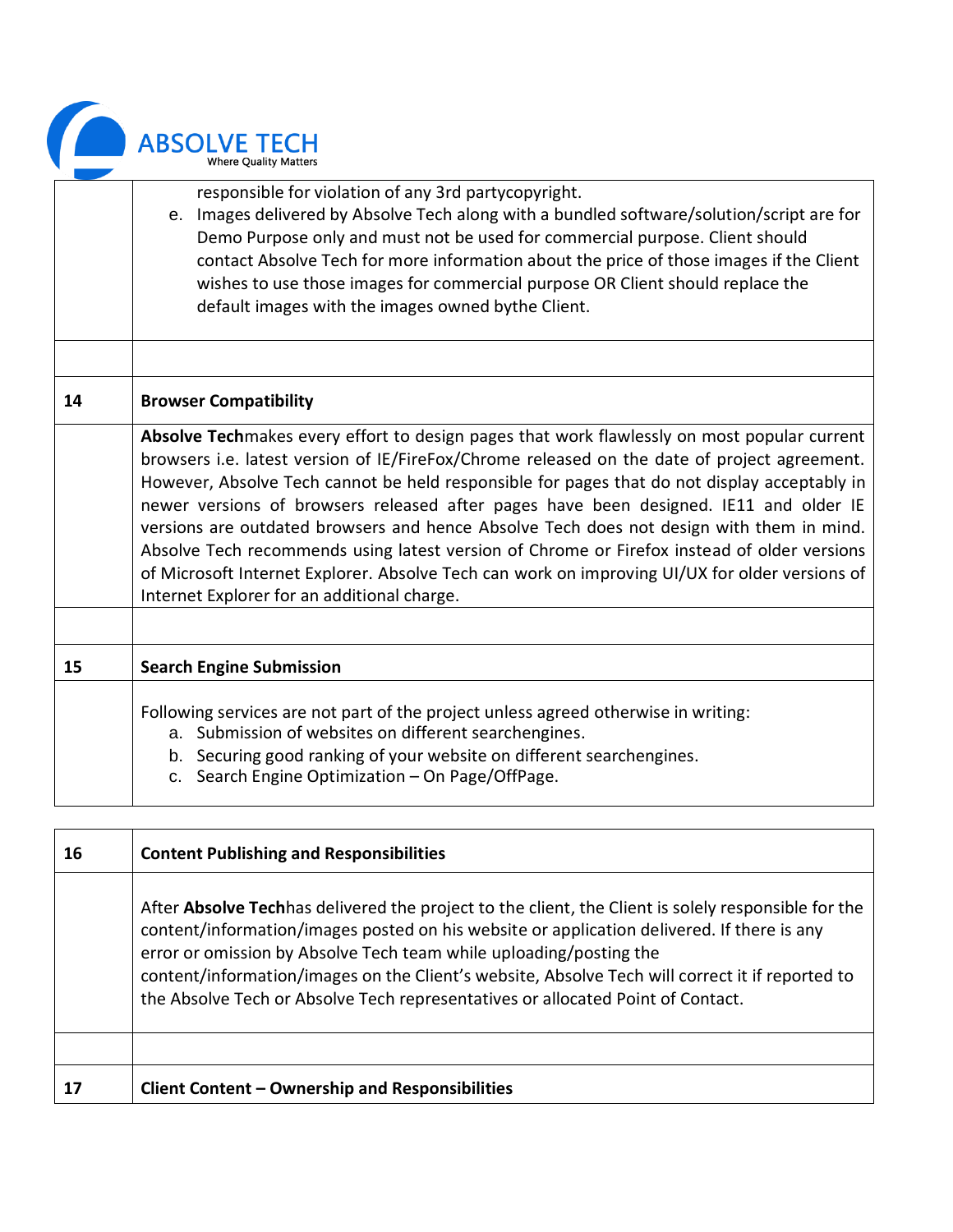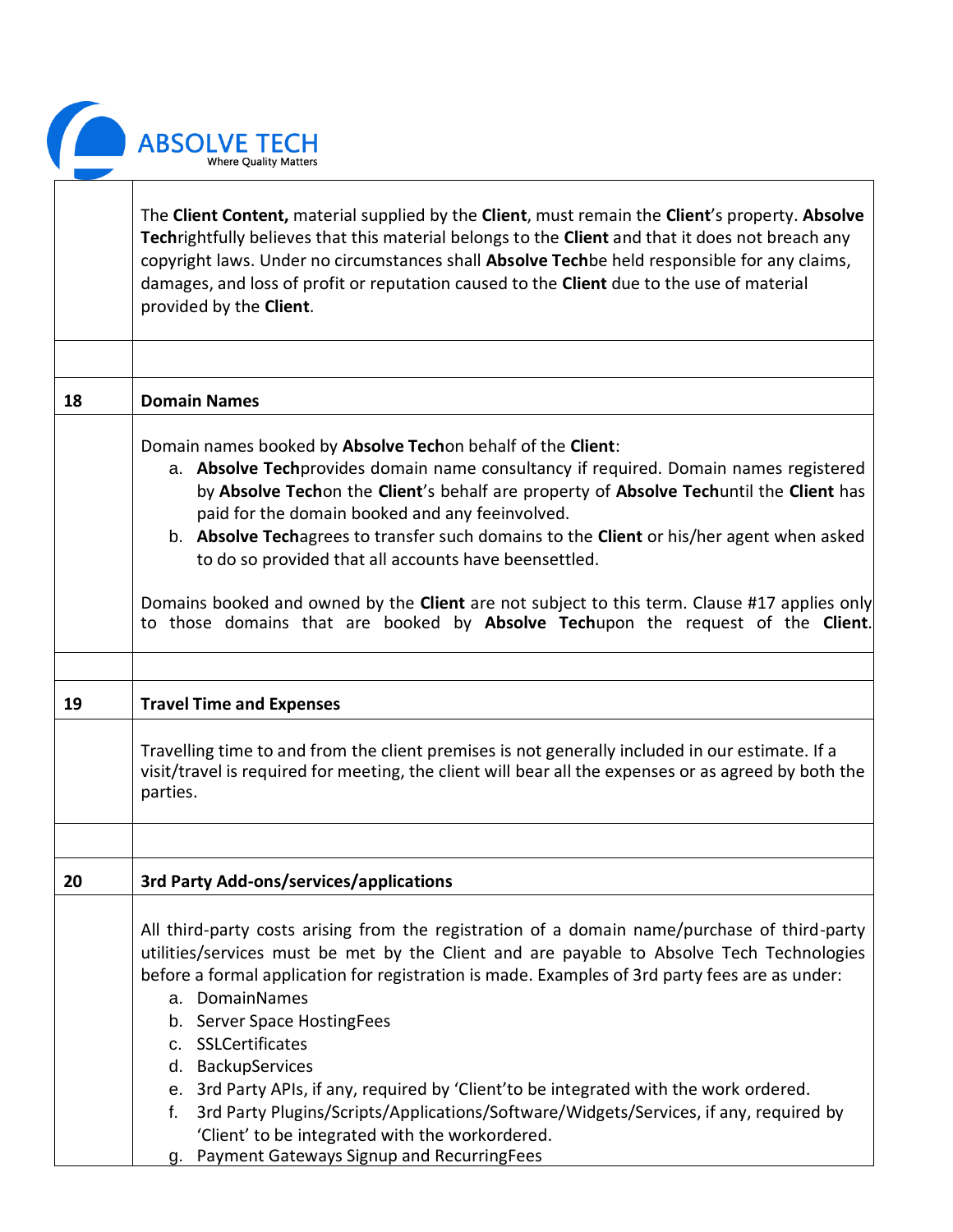

| 21 | Mode of Payments accepted by Absolve Tech                                                                                                                                                                                                                                                                                                                                                                                                                                                                                                                                                                                                                                                                                                                                                                                                                                                                                                                                                                                                                                                     |
|----|-----------------------------------------------------------------------------------------------------------------------------------------------------------------------------------------------------------------------------------------------------------------------------------------------------------------------------------------------------------------------------------------------------------------------------------------------------------------------------------------------------------------------------------------------------------------------------------------------------------------------------------------------------------------------------------------------------------------------------------------------------------------------------------------------------------------------------------------------------------------------------------------------------------------------------------------------------------------------------------------------------------------------------------------------------------------------------------------------|
|    | a. Clients Based Outside India: International Wire Transfers, PayPal (The PayPal Fee will be<br>paid by the client)                                                                                                                                                                                                                                                                                                                                                                                                                                                                                                                                                                                                                                                                                                                                                                                                                                                                                                                                                                           |
|    | b. Clients Based in India: NEFT, RTGS or Physical Cheques mailed to our officeaddress.                                                                                                                                                                                                                                                                                                                                                                                                                                                                                                                                                                                                                                                                                                                                                                                                                                                                                                                                                                                                        |
|    |                                                                                                                                                                                                                                                                                                                                                                                                                                                                                                                                                                                                                                                                                                                                                                                                                                                                                                                                                                                                                                                                                               |
| 22 | <b>Payment Terms</b>                                                                                                                                                                                                                                                                                                                                                                                                                                                                                                                                                                                                                                                                                                                                                                                                                                                                                                                                                                                                                                                                          |
|    | Payment plan is agreed between the Client and Absolve Techbased on themilestones.<br>a.<br>Payment must be due within 7 days of the invoice date unless specifically mentioned in<br>a.<br>the Invoice.has been received in our account unless otherwise agreed inwriting.<br>Any material previously published may be removed if payment is not received. When<br>b.<br>this occurs, a minimum charge of \$250 USD will be charged to have the siterestored.<br>Accounts that have not been settled within 7 days of the date shown on the invoice<br>C.<br>will incur a late payment charge of \$100 USD or 5% of the Invoiced Amount (whichever<br>is higher), for each week delayed.<br>In case of delay in payments beyond the due date, Absolve Techreserves the right to<br>d.<br>stop the work being commenced and the Client agrees to exempt Absolve Techfrom<br>meeting the timelines agreed.<br>Full publication of the website/technical work will only take place after full payment<br>е.                                                                                      |
| 23 | <b>Cancellation</b>                                                                                                                                                                                                                                                                                                                                                                                                                                                                                                                                                                                                                                                                                                                                                                                                                                                                                                                                                                                                                                                                           |
|    | Both the parties reserve the right to cancel the project at any stage.<br>a. In case the Project is cancelled by the Client, the payments made for the project can be<br>refunded to the <b>Client</b> after deducting the upfront payment amount received for<br>Initiation of the project and the other payments received against the<br>milestonescompleted.<br>b. In case the Project is cancelled by Absolve Tech, the payments made for the project can<br>be refunded<br>afterdeductingUSD15perhourforthehoursspentontheworkperformedfortheClient<br>including but not limited to the time spent on project discussion, requirements<br>gathering, project planning & documentation, project initiation and execution. After the<br>payments are settled between the two parties - Absolve Tech must transfer to the<br>Client - all the documents, designs and scripts produced for the Project.<br>30 days money back guarantee: Absolve Techoffers "30-Days Money-Back Guarantee"<br>C.<br>to ensure customer satisfaction and mutual trust. If for any reason the Client wishes to |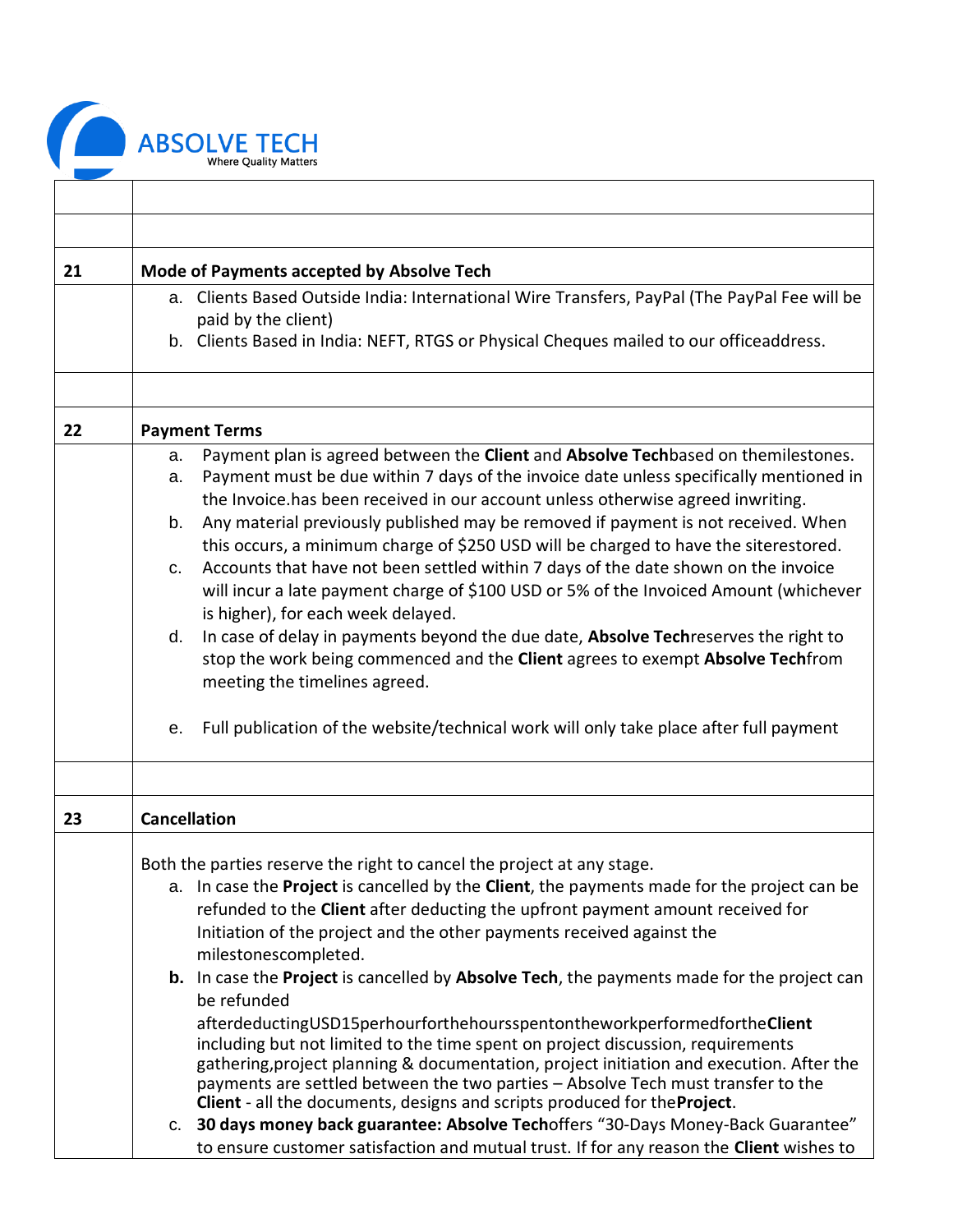

|      | discontinue using the Product, within a month of the purchase, Absolve Techwill issue a<br>refund within 24-48 hours after deducting 4% payment gateway transaction fee and<br>USD 15/hour for the hours spent on the Project.<br>After project/order cancellation/refund issued, Absolve Tech reserves all rights to take<br>down the website published. Client is responsible to keep a backup of the data published<br>on the website/server, Absolve Tech must not be held responsible for any data/fileslost. |                                                                                                                                                                                                                                                                                                                                                                                                                                                                                                                                                                                                                                                                                                                                                                                                                                                                                                                                                                                                                                                                                                                                                                                                                                                                                                                                                                                                                                                                                                                                                                                                                                                                                                                                                                                                                                                                                                                                                                                                                                                                                                                                                                                                                                                                                                                                                                                                                                                                                                                                                                                                                      |
|------|--------------------------------------------------------------------------------------------------------------------------------------------------------------------------------------------------------------------------------------------------------------------------------------------------------------------------------------------------------------------------------------------------------------------------------------------------------------------------------------------------------------------|----------------------------------------------------------------------------------------------------------------------------------------------------------------------------------------------------------------------------------------------------------------------------------------------------------------------------------------------------------------------------------------------------------------------------------------------------------------------------------------------------------------------------------------------------------------------------------------------------------------------------------------------------------------------------------------------------------------------------------------------------------------------------------------------------------------------------------------------------------------------------------------------------------------------------------------------------------------------------------------------------------------------------------------------------------------------------------------------------------------------------------------------------------------------------------------------------------------------------------------------------------------------------------------------------------------------------------------------------------------------------------------------------------------------------------------------------------------------------------------------------------------------------------------------------------------------------------------------------------------------------------------------------------------------------------------------------------------------------------------------------------------------------------------------------------------------------------------------------------------------------------------------------------------------------------------------------------------------------------------------------------------------------------------------------------------------------------------------------------------------------------------------------------------------------------------------------------------------------------------------------------------------------------------------------------------------------------------------------------------------------------------------------------------------------------------------------------------------------------------------------------------------------------------------------------------------------------------------------------------------|
|      |                                                                                                                                                                                                                                                                                                                                                                                                                                                                                                                    |                                                                                                                                                                                                                                                                                                                                                                                                                                                                                                                                                                                                                                                                                                                                                                                                                                                                                                                                                                                                                                                                                                                                                                                                                                                                                                                                                                                                                                                                                                                                                                                                                                                                                                                                                                                                                                                                                                                                                                                                                                                                                                                                                                                                                                                                                                                                                                                                                                                                                                                                                                                                                      |
| 23.A |                                                                                                                                                                                                                                                                                                                                                                                                                                                                                                                    | <b>Penalty Clause</b>                                                                                                                                                                                                                                                                                                                                                                                                                                                                                                                                                                                                                                                                                                                                                                                                                                                                                                                                                                                                                                                                                                                                                                                                                                                                                                                                                                                                                                                                                                                                                                                                                                                                                                                                                                                                                                                                                                                                                                                                                                                                                                                                                                                                                                                                                                                                                                                                                                                                                                                                                                                                |
|      | a.<br>b.                                                                                                                                                                                                                                                                                                                                                                                                                                                                                                           | Penalties applicable on Absolve Tech: Absolve Tech agrees to complete the Project as<br>per the SOW agreed to, within the agreed timeline. If there is the delay in completion<br>of the Project, Absolve Techagrees to the penalty of 1% of the original project price for<br>each week delayed. If the Absolve Tech delays the project completion by more than 8<br>weeks, then the <b>Client</b> can request for cancellation of the project and seek the full<br>refund for the currently in progress milestone work, however, the refund amount must<br>not exceed the originally agreed project price (excluding the Amount Charged for<br>additional requirements and change requests). Amount charged for additional<br>requirements/change requests must not berefunded.<br>Penalties for delay must be applicable only on the currently in progress milestone<br>i.<br>work; if the Client has made a payment for a milestone the respective milestone<br>and all previous milestones must be marked as completed and out of the<br>penaltyclause.<br>ii. Penalty - Delay Period should exclude the calendar days between the date when<br>the project/work was submitted to the client for the Final Client UAT and the date<br>when the Client submits the UATFindings.<br>Penalty Amount/Refund applicable must be adjusted against/out of the pending<br>iii.<br>amount owed by the client towards Absolve Tech and any remaining amount must<br>be refunded to the client via wire transfer or PayPal or any other mode of payment<br>as per mutual agreement.<br>iv. Once full refund has been issued, the Project must be marked cancelled and<br>Absolve Techmust be relieved from all liabilities towards the Client and the Client<br>must not make any claims, objections, demands from <b>Absolve Techfor</b> any loss or<br>damages incurred at his/her end due to the delay. Absolve Techmust own all<br>rights on the work done, designs, scripts, documents, other outputs and elements<br>created for the Project and the Client must not use any of the work, scripts,<br>designs, documents already delivered. The Client must be liable to pay full project<br>price in case the <b>Client</b> uses or copies any piece of the work, design, script,<br>elements and documents produced by Absolve Techfor theProject.<br>Responsibilities applicable on Client: Client should provide all comments, feedbacks,<br>suggestions about the project scope during the Detailed Project Scope Documentation<br>phase; subsequently any changes or modifications or enhancements done to the |
|      |                                                                                                                                                                                                                                                                                                                                                                                                                                                                                                                    | project scope would be additionally chargeable with or without delivery timelines                                                                                                                                                                                                                                                                                                                                                                                                                                                                                                                                                                                                                                                                                                                                                                                                                                                                                                                                                                                                                                                                                                                                                                                                                                                                                                                                                                                                                                                                                                                                                                                                                                                                                                                                                                                                                                                                                                                                                                                                                                                                                                                                                                                                                                                                                                                                                                                                                                                                                                                                    |

revision. And if there are changes which are accepted by Absolve Tech without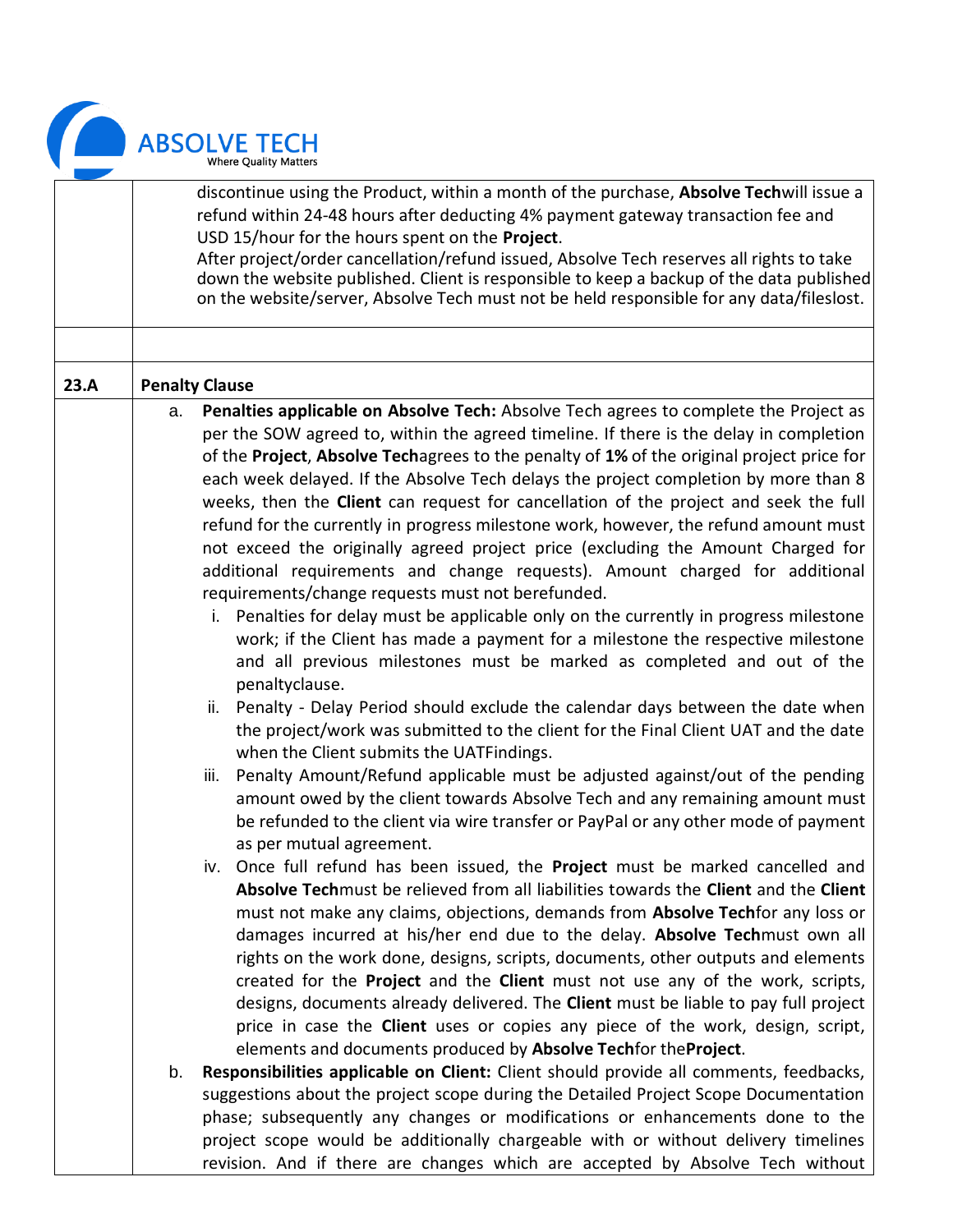

| additional charge, timeline should extend by thenumber of days required to implement<br>those additional non-billable items.                                                                                                                                                                                                                                             |
|--------------------------------------------------------------------------------------------------------------------------------------------------------------------------------------------------------------------------------------------------------------------------------------------------------------------------------------------------------------------------|
| i. Client should make payments as per the agreed payment terms, else Absolve Tech<br>should be exempt from meeting the timelines agreed to, and will not be liable to<br>any kind of penalties for the delay in delivery of theproject.                                                                                                                                  |
| ii. Client should provide his feedback on the work submitted for their review within 1<br>week, if there is a delay from client side in providing feedback on the work<br>submitted for their review, Absolve Tech should be exempt from meeting the<br>timelines agreed to, and will not be liable to any kind of penalties for the delay in<br>delivery of theproject. |
| iii. If Client changes the Functional Requirement – Client understands and accepts<br>that additional cost and working days will be added to the project, hence the<br>project delivery timeline will need to berevised.                                                                                                                                                 |

| 23.B | <b>Exceptions to the Penalty Clause</b>                                                                                                                                                                                                                                                                                                                                                                                                                                                                                                                                                                                                                                                                                                                                                             |
|------|-----------------------------------------------------------------------------------------------------------------------------------------------------------------------------------------------------------------------------------------------------------------------------------------------------------------------------------------------------------------------------------------------------------------------------------------------------------------------------------------------------------------------------------------------------------------------------------------------------------------------------------------------------------------------------------------------------------------------------------------------------------------------------------------------------|
|      | Following are the Exclusions/Exceptions when the Client is not allowed to invoke any kind of<br>penalties and Absolve Tech can't be held responsible for the delays.                                                                                                                                                                                                                                                                                                                                                                                                                                                                                                                                                                                                                                |
|      | a. In case of Web and Mobile Application Projects:<br>i. Change requests have been submitted by the client/client team; project delivery<br>timeline must be deemed extendedaccordingly.<br>ii. Client has not provided the server details and other Project Credentials to publish the<br>work done<br>iii. Project has been setup/published at the staging server or production server and the<br>Client or the Client Team or the Client Representative(s) is/are reviewing the work<br>done and/or doing the contentpublishing.<br>iv. As per the terms agreed the Client should review the work done/project being<br>delivered at the Staging Server; the Client is reviewing the work done after the<br>web/mobile apps have been published at the Client's server and the Client is sharing |
|      | list of modifications/tweaks/errors required to be workedon.<br>b. In case of Mobile ApplicationProjects:<br>The Client is taking time in sharing the required Project Credentials for publishing the<br>i.<br>apps on the appstores.<br>Absolve Tech has delivered the app to the Client and the Client needs some<br>ii.<br>days/weeks to do the content publishing so that app does not get rejected by the app<br>stores due to policy implications.<br>c. In case the Client has hired a team with work based on Agile Process without pre-agreed<br>scope of work.                                                                                                                                                                                                                            |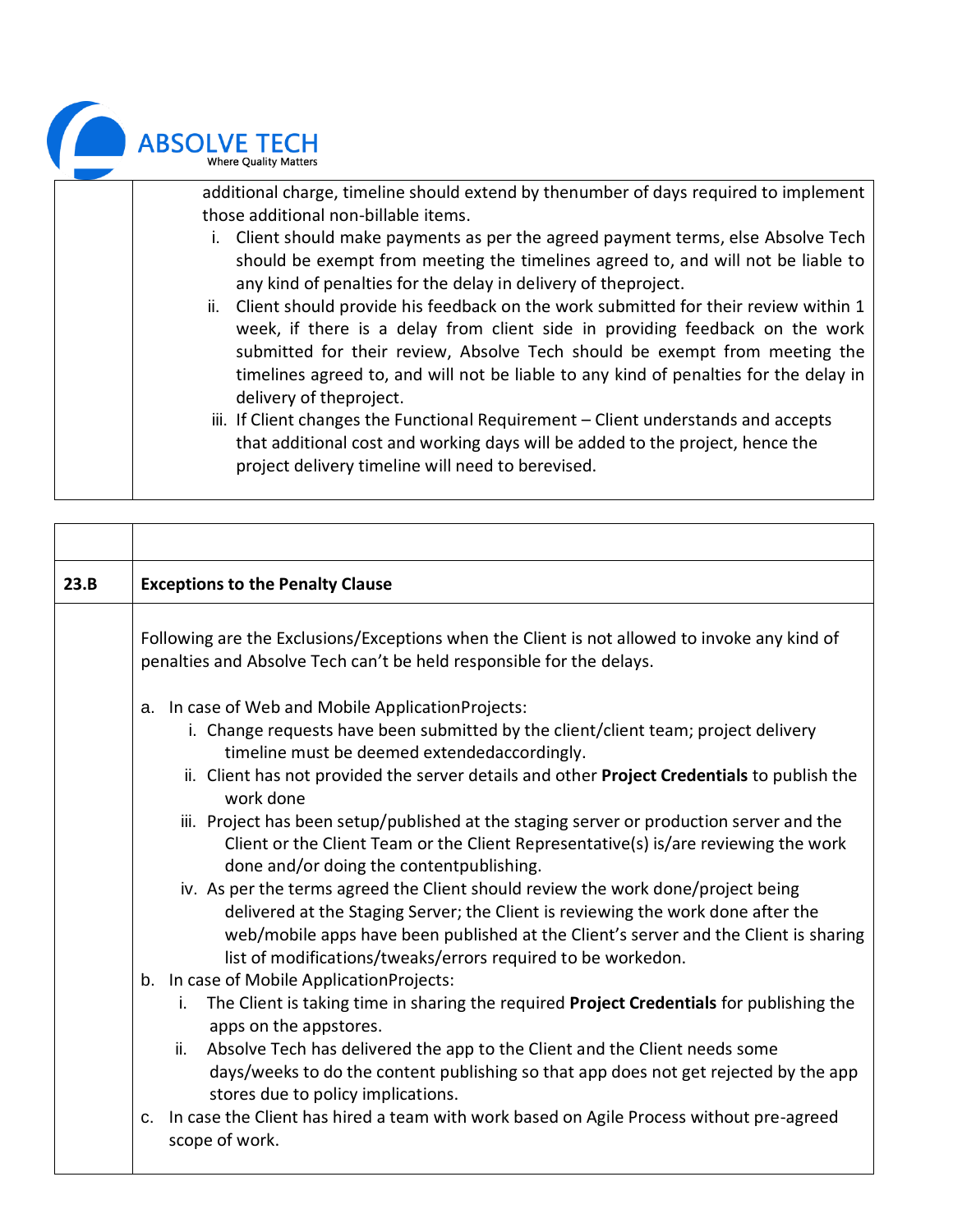

T

| 24 | <b>Delayed Response From the Client Side</b>                                                                                                                                                                                                                                                                                                                                                                                                                                                                                                                                                                                                                                                                                                                                                                                                                                                                    |  |  |  |  |
|----|-----------------------------------------------------------------------------------------------------------------------------------------------------------------------------------------------------------------------------------------------------------------------------------------------------------------------------------------------------------------------------------------------------------------------------------------------------------------------------------------------------------------------------------------------------------------------------------------------------------------------------------------------------------------------------------------------------------------------------------------------------------------------------------------------------------------------------------------------------------------------------------------------------------------|--|--|--|--|
|    | Unreasonable delays from the Client side in providing the required feedback/information/data<br>to finish the Project must exempt Absolve Techfrom meeting the timelines mentioned in the<br>Quotation. In case the Client does not provide required details/data/information for more than<br>15 working days, the Client authorizes Absolve Techto forfeit the payments made towards the<br>Project.<br>In case, during the project duration, the Client does not maintain communication with Absolve<br>Tech for more than 15 calendar days, the Client agrees that the Project must be deemed as<br>received and accepted by the Client, and the Client further authorizes Absolve Tech to mark the<br>project completed and invoice the client for remaining un-invoiced amount as per the total<br>project price agreed. However, the Client can instruct Absolve Techto put project on hold<br>provided: |  |  |  |  |
|    | a. The Client agrees to pay project resumption fee of USD 1,000 or 25% of the total project<br>price, whichever ishigher.<br>b. 'on-hold' period does not exceed 2 calendarmonths<br>c. The Client agrees the professionals attached to the project (Project Team Structure)<br>may be different from originallyagreed.<br>The Clientagreestopaythisprojectresumptionfeeeverytimeaprojectisbeingput'on-hold'.                                                                                                                                                                                                                                                                                                                                                                                                                                                                                                   |  |  |  |  |
|    |                                                                                                                                                                                                                                                                                                                                                                                                                                                                                                                                                                                                                                                                                                                                                                                                                                                                                                                 |  |  |  |  |
| 25 | <b>Copyright/Ownership Rights:</b>                                                                                                                                                                                                                                                                                                                                                                                                                                                                                                                                                                                                                                                                                                                                                                                                                                                                              |  |  |  |  |
|    | Unless otherwise agreed in writing, Absolve Techmust retain the copyright and IP rights for all<br>material, including design, artwork and the source code, created for the Client by Absolve Tech.<br>However, as per the agreed terms client owns rights on following items:<br>a. ClientContent<br>b. Work Made ForHire                                                                                                                                                                                                                                                                                                                                                                                                                                                                                                                                                                                      |  |  |  |  |
|    | c. Work to be delivered with Exclusive Rights                                                                                                                                                                                                                                                                                                                                                                                                                                                                                                                                                                                                                                                                                                                                                                                                                                                                   |  |  |  |  |
|    | If the project is being done on Single Domain License basis, Client owns the rights to use the<br>systemonly on designated domains and the Client should take reasonable care of the system<br>files to restrict un-authorized access of the system scripts/source code delivered.                                                                                                                                                                                                                                                                                                                                                                                                                                                                                                                                                                                                                              |  |  |  |  |

| 26 | <b>Ownership of Code and Intellectual Property Rights</b>                                         |  |  |
|----|---------------------------------------------------------------------------------------------------|--|--|
|    | Unless otherwise agreed, <b>Absolve Tech</b> is the owner of the source code and the intellectual |  |  |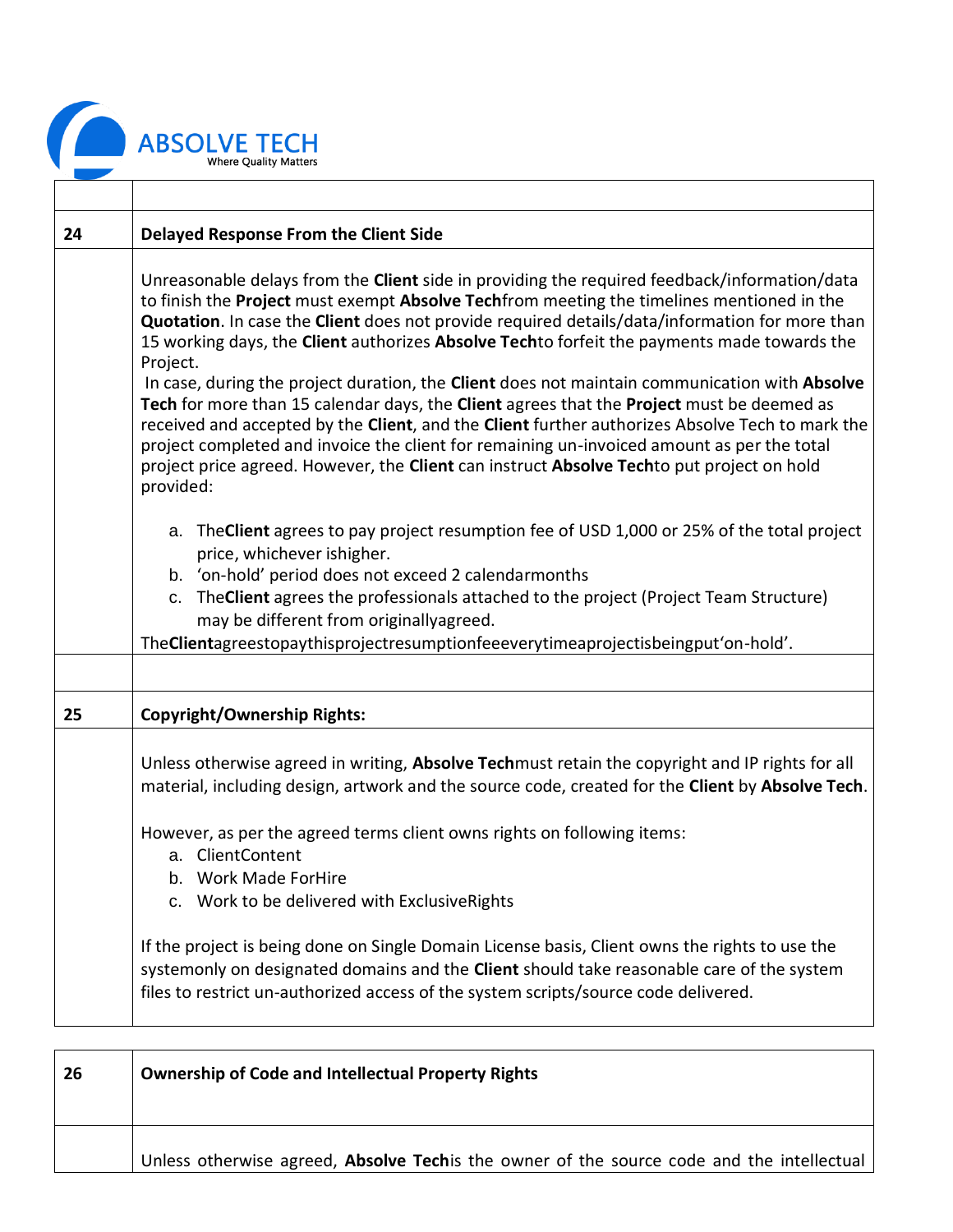|    | <b>ABSOLVE TECH</b><br><b>Where Quality Matters</b>                                                                                                                                                                                                                                                                                                                                                                                                                                                                                                                                                                                                                                                                                                                                                                                                                                                                                                                                                                                                                                                                                                                                                                                                                                                                                                                                                                                                                                                                                                                                                                           |
|----|-------------------------------------------------------------------------------------------------------------------------------------------------------------------------------------------------------------------------------------------------------------------------------------------------------------------------------------------------------------------------------------------------------------------------------------------------------------------------------------------------------------------------------------------------------------------------------------------------------------------------------------------------------------------------------------------------------------------------------------------------------------------------------------------------------------------------------------------------------------------------------------------------------------------------------------------------------------------------------------------------------------------------------------------------------------------------------------------------------------------------------------------------------------------------------------------------------------------------------------------------------------------------------------------------------------------------------------------------------------------------------------------------------------------------------------------------------------------------------------------------------------------------------------------------------------------------------------------------------------------------------|
|    | property rights and reserves the right to reuse the code for other projects. Following terms<br>must be applicable and obliged:<br>a. The Client must not create un-authorized copies of any<br>Software/Scripts/Designs/File/Document/Information delivered to the Client<br>byAbsolve Tech;<br>b. The Client must not access and/or share and/or transfer any<br>Software/Products/information/document owned by Absolve Techunless<br>authorized to doso.<br>c. The Client must not reverse engineer any software/script/application owned by Absolve<br>Tech.<br>The Client must not make any Software/Document/File/Information available to any<br>thirdparty in any manner, nor may Client use such works to provide services to any<br>third party unless explicitly agreed otherwise in writing.<br>e. In the event that the Client breaches any of terms specified in this clause, the Client<br>hereby authorizes any court of competent jurisdiction in India or outside India to pass<br>the judgment against the Client for and in the amount of USD 100,000 (USD Dollar One<br>Hundred Thousand) for each default, as provided in the afore mentioned paragraphs,<br>together with costs of suit and the cost of attorney incurred by Absolve Techfor<br>of<br>above<br>compensation/damages<br>from<br>the<br>Client.<br>These<br>recovery<br>damages/compensation allowed must be considered as interim relief to Absolve<br>Techand Absolve Techmust have the liberty to claim higher amount as compensation<br>for the direct/indirect damages and Absolve Techmay pursue criminal proceedings as<br>well. |
| 27 | <b>Termination of the agreement</b>                                                                                                                                                                                                                                                                                                                                                                                                                                                                                                                                                                                                                                                                                                                                                                                                                                                                                                                                                                                                                                                                                                                                                                                                                                                                                                                                                                                                                                                                                                                                                                                           |
|    | If either party terminates this Agreement for any reason, the parties will continue to perform all<br>of their respective obligations under this Agreement.                                                                                                                                                                                                                                                                                                                                                                                                                                                                                                                                                                                                                                                                                                                                                                                                                                                                                                                                                                                                                                                                                                                                                                                                                                                                                                                                                                                                                                                                   |

| 28 | Use of encrypted files                                                                                                                                                                                                                                                                                                                                                                                                                                                                                                                                                                                                                      |
|----|---------------------------------------------------------------------------------------------------------------------------------------------------------------------------------------------------------------------------------------------------------------------------------------------------------------------------------------------------------------------------------------------------------------------------------------------------------------------------------------------------------------------------------------------------------------------------------------------------------------------------------------------|
|    | Unless otherwise agreed, Absolve Tech can use own framework (code library in encrypted<br>format) for web applications development for making source code of our intellectual<br>property/scripts secure from other programmers; faster turnaround time; and bug free<br>application development. Client will be provided with detailed documentation for using<br>framework (code library functions). With the help of documentation provided, other<br>programmers can modify the website functionality. Absolve Tech framework is collection of<br>functions related to Database Manipulation, Images/Files Management, Paging, and Form |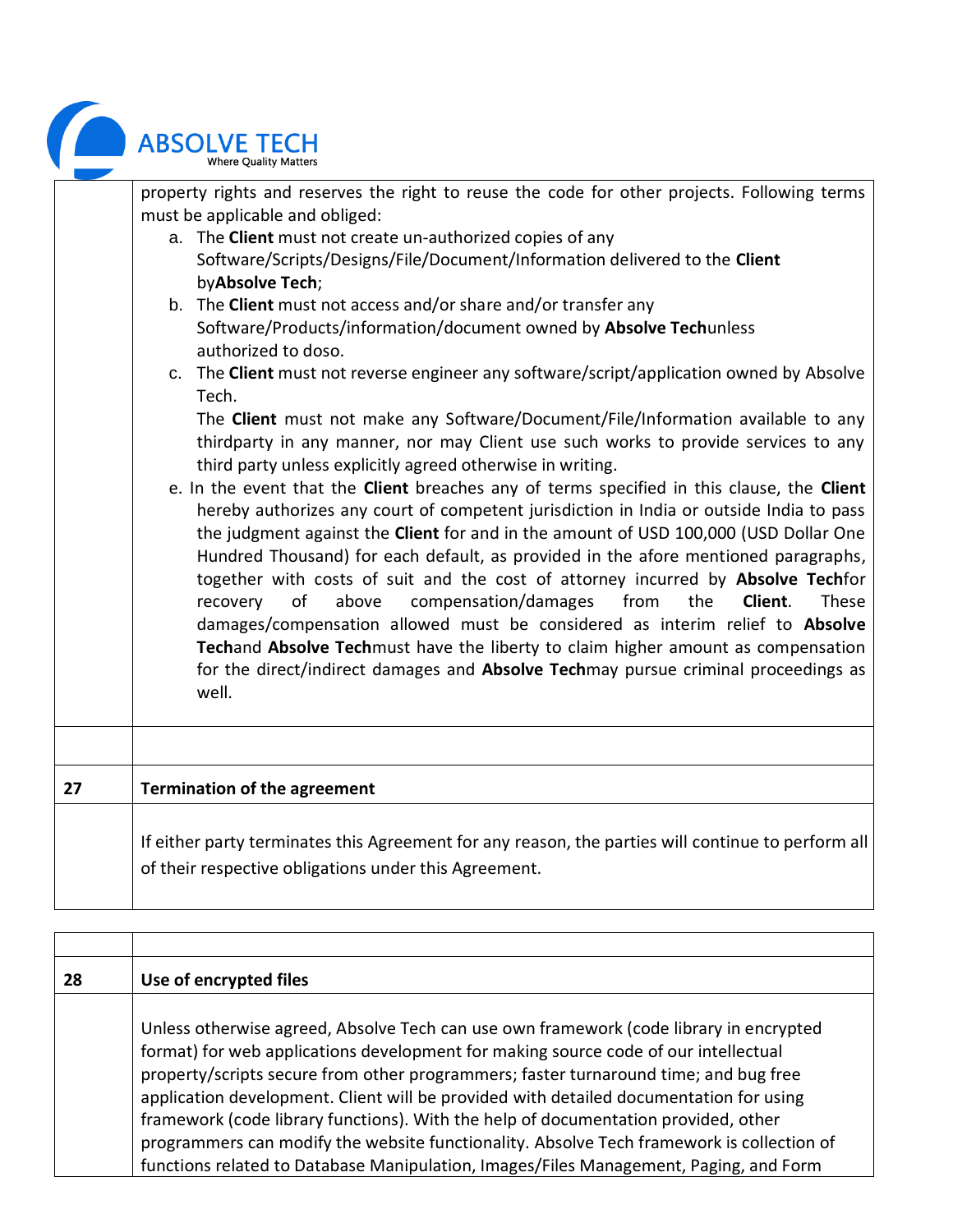|    | <b>ABSOLVE TECH</b><br><b>Where Ouality Matter</b><br>Builder etc.                                                                                                                                                                                                                                                                                                                                                                                                                                                                                                                                                                                                                                                                                                                                                                                                                                                                                                                                                                                                                                                                                                                                                                                                                                                            |
|----|-------------------------------------------------------------------------------------------------------------------------------------------------------------------------------------------------------------------------------------------------------------------------------------------------------------------------------------------------------------------------------------------------------------------------------------------------------------------------------------------------------------------------------------------------------------------------------------------------------------------------------------------------------------------------------------------------------------------------------------------------------------------------------------------------------------------------------------------------------------------------------------------------------------------------------------------------------------------------------------------------------------------------------------------------------------------------------------------------------------------------------------------------------------------------------------------------------------------------------------------------------------------------------------------------------------------------------|
|    |                                                                                                                                                                                                                                                                                                                                                                                                                                                                                                                                                                                                                                                                                                                                                                                                                                                                                                                                                                                                                                                                                                                                                                                                                                                                                                                               |
| 29 | <b>General Terms</b>                                                                                                                                                                                                                                                                                                                                                                                                                                                                                                                                                                                                                                                                                                                                                                                                                                                                                                                                                                                                                                                                                                                                                                                                                                                                                                          |
|    | Notwithstanding anything stated in this agreement, in no event, Absolve Techmust<br>a.<br>be liableto the <b>Client</b> oranythirdpartyforanydamages, includinganylostprofits, lostso<br>savingsorother incidental, consequential or special damages arising out of the operation<br>b. Of or inabilityto cooperate these Web pages or website, even if Absolve Techhas been<br>advised of the possibility of such damages. Despite the best efforts of Absolve Tech,<br>errors in web page information may occur. At no time will <b>Absolve Tech</b> be held<br>responsible for accidentally including erroneous information, extending beyond<br>correcting the error.<br>c. Should Absolve Techwaive any of these terms on an individual basis, this must not<br>affect the validity of remaining clauses or commit <b>Absolve Tech</b> to waive the same<br>clause on any otheroccasion.<br>d. By agreeing to these terms and conditions, statutory rights of the parties to this<br>agreement are notaffected.<br>e. Absolve Techreserves the right to change or modify any of these terms or conditions at<br>any time, but<br>agreementssignedpriortotheupdatesinthisagreementremainsunaffected.Pleasefeelfreet<br>o contact us for more info/clarification about any of the terms and conditions<br>mentioned above. |

| The Client (Contact Details/Address/Signature) | Absolve Tech (Contact Details/Address/Signature) |                           |
|------------------------------------------------|--------------------------------------------------|---------------------------|
| <b>Contact Name</b>                            | <b>Contact Name</b>                              | Yogender Singh            |
| Designation                                    | Designation                                      | Director                  |
| <b>Business Name</b>                           | <b>Business Name</b>                             | Absolve Tech Technologies |